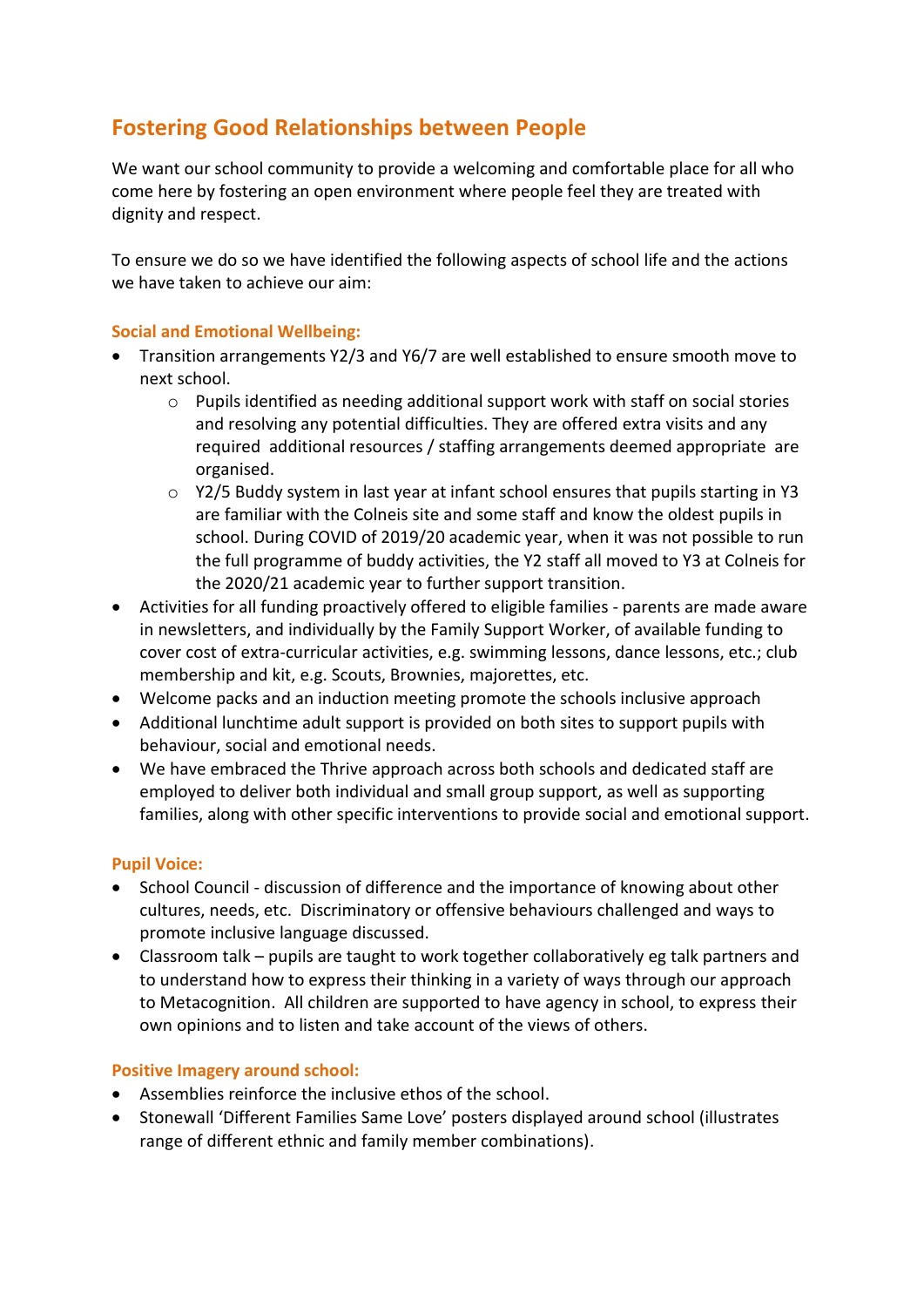- Curriculum topic based displays include images from other cultures, ethnic groupings and some disability.
- Displays celebrate ethnic diversity in school and the variety of different languages spoken by our children.

## **Community Links:**

- Arrange for local community representatives to visit school to talk to children about their faith group via Suffolk Inter-Faith Resource (e.g. Islam, Hinduism). Pupils of that faith talk about their experiences with their class / year group and share images and artefacts.
- Parents from minority ethnic groups are invited into school to further develop pupils' understanding of different cultures, e.g. festivals, food, dress, traditional dance.
- School participates in local events, e.g. Choir sings in local Nursing homes and other community settings, participation in the Intergenerational Project to develop links between different generations locally, local and county art exhibitions/competitions, school sports competitions, etc. Participation is open to all pupils.
- School Forum organised by Town Council KS2 & 3 representatives from every school are invited to raise and discuss issues relating to local community.
- Link with local churches pupils attend Harvest Festival, minister leads some school assemblies.
- Charity fundraising event each term (local and national charities).
- Family learning courses signposted to all parents and run on infant school site, e.g. numeracy, reading, ICT, parenting, etc. Places also offered to parents from other schools.
- School swimming pool is used by local community.
- Hall and school field are hired out for use by local groups, e.g. karate, scouts, etc.

# **Possible barriers to learning and the need for reasonable adjustments to match pupil and family needs:**

- Family Support Worker and Thrive team engaged to work with families (parents and pupils) needing additional support.
- EAL member of staff meets with EAL families prior to starting school to provide additional link, explain EAL support available in school and ensure procedures, etc. fully understood.
- Thrive approach adopted across the schools by all staff to support the social and emotional development of children.
- Specific care / behaviour plans in place for identified pupils. Parents involved at every stage.
- School works closely with outside agencies to ensure support matches pupils' and families' social, emotional and behaviour needs.
- School works closely with individual pupils and families to support positive engagement and behaviours.
- Positive Behaviour policy clearly identifies the schools approach to rewards and sanctions.
- Timetables and provision amended as necessary to match needs of identified pupils.